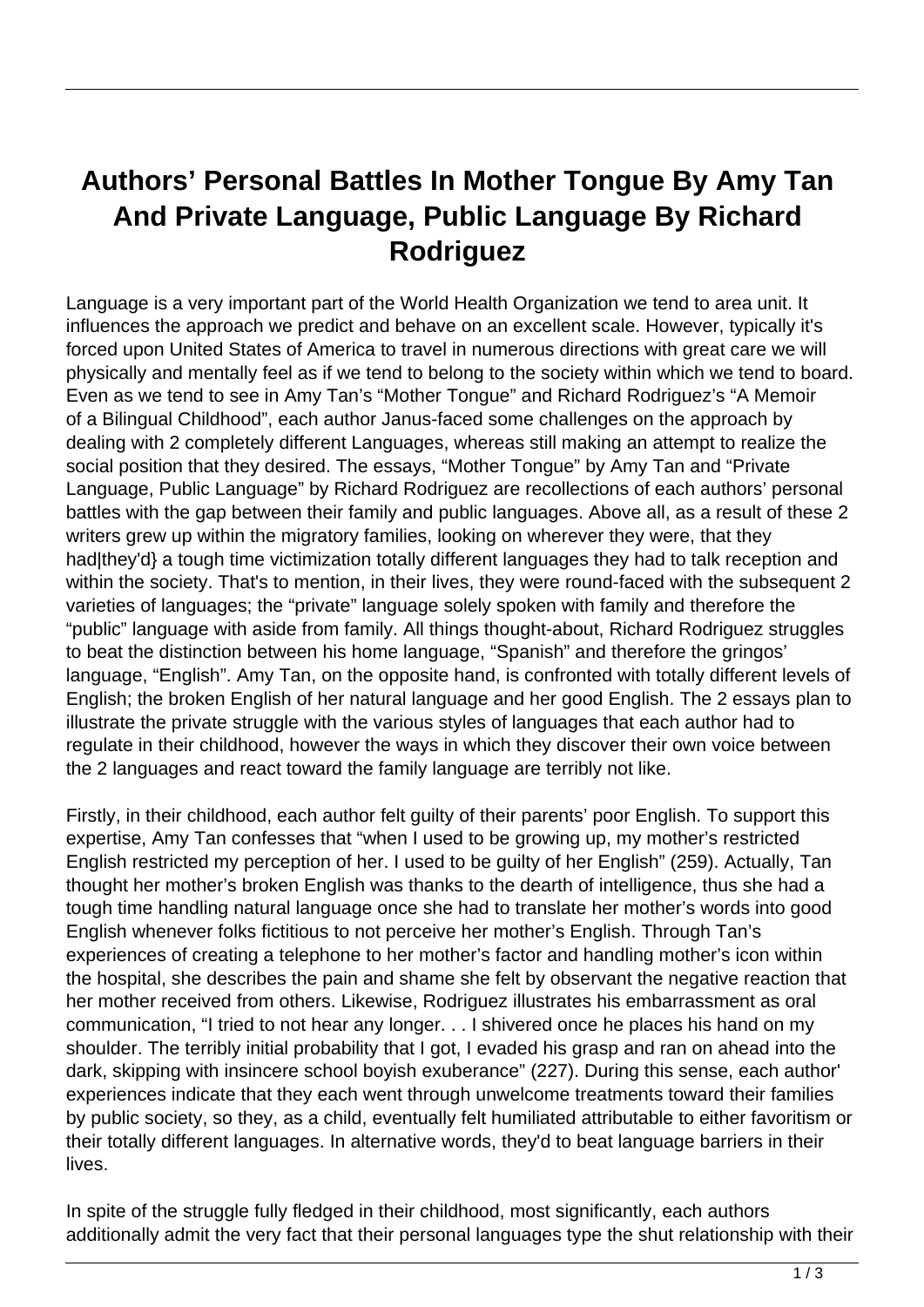families. As an example, Amy tan believes that the natural language "has become our language of intimacy, a special kind of English that relates to family speak, the language I grew up with" (258). This suggests that however Tan and her mother speak to every alternative is predicated on the broken English, which this type of English stands for the tie that keeps Tan and her mother connected. What is more, Rodriguez keeps light comfy, soothing, and intimate sounds of his family language once he particularly writes, "Spanish appeared to American state the language of home. It became the language of joyful come. A {family American stat ember|loved one|friend} would say one thing to me and that I would feel myself especially recognized. My oldsters would say one thing to American state and that I would feel embraced by the sounds of their words. Those sounds said: I'm speaking with ease in Spanish. I'm addressing you in words I né'er use with Los gringos. I acknowledge you as somebody special, close, like nobody outside. You belong with America. Within the family" (228). In keeping with each Tan and Rodriguez, the personal language is like associate degree intimate cipher among their relations. That is, despite the private struggle with their family languages that each authors went through in their childhood, they underscore the very fact that the personal language has been an outsized a part of their lives and has helped form their read of the planet.

However, every author carries some totally different views on their languages. Albeit each authors denote the intimacy of the family language, Rodriguez acknowledges additional of the positive aspects of the personal language like intimacy and peacefulness, that reminds him of home greatly dominating each childhood and adulthood whereas living among gringos. In distinction, Tan believes, to some extent, her public English is strained by her mother's restricted English from utilizing her language prospects. Moreover, Rodriguez clearly understands the importance of each by admitting the various usage of every language. As Rodriguez insists, "It isn't potential for kid|a toddler|a baby} — any child — ever to use his family's language in class. To not perceive this can be to see the public uses of schooling and to minimize the character of intimate life" (225), the distinction between his 2 languages appears apparent to him.

On the opposite hand, Amy Tan believes that "mother's English nearly had a control on limiting my prospects in life" (260). That's why Tan involves the thought that the language spoken within the family, particularly in migratory families, plays an outsized role in not solely shaping a child's language however additionally developing person's language skills. This truth makes her acknowledge that her family's language might need had a control on her own opportunities in life. For example, she notices that Asian students do higher on mathematics or science checks than on language ability test, so that they are typically doomed to major in science and mathematics by lecturers World Health Organization have a prejudice that students from migratory families don't seem to be sensible at English-related subjects. As a result of she assumes, "there are alternative Asian yanks whose English spoken within the home may also be delineate as''broken '' or''limited '' (261), she has an associate degree expertise to prove her grammatically down pat English once she initial writes her fiction, that indicates her public language is that of an informed girl and an author. From this precious expertise, Tan has down pat formal English however still falls back on her broken English to speak along with her mother. In a sense, Tan insists that her personal language, the natural language limits her public language ability in negative ways in which, and she or he confesses her effort to beat this limitation.

In distinction, Richard Rodriguez ultimately attracts a pointy bounds between home language and public language. Most of his childhood in America, he was rather more accustomed to